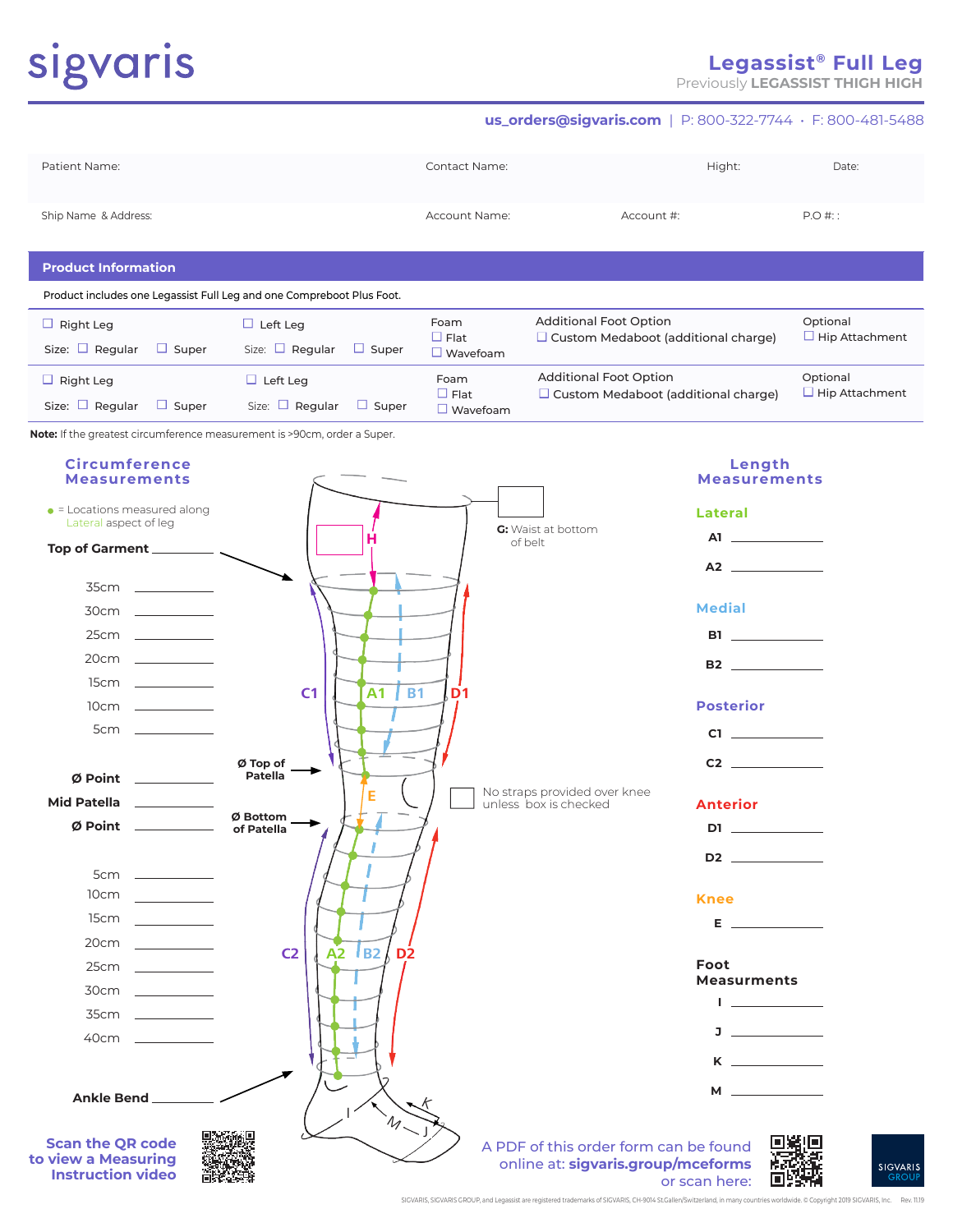# sigvaris

### **Legassist Full Leg** Previously **LEGASSIST THIGH HIGH**

# **CUSTOM** Measuring Instructions

# **us\_orders@sigvaris.com** | P: 800-322-7744 • F: 800-481-5488

Measuring for this garment requires special measurements critical to proper fit. Before you begin, attend live training at a SIGVARIS Certified Compression Specialist course near you (info at **sigvariseducation.com**).

Alternatively, call Customer Care Solution Center at **800-322-7744**, or e-mail **us\_orders@sigvaris.com**, to receive a remote consultation/training.

# **Important Supplies Needed**

Cell phone with camera. photos of the arm(s) with measurement markings must be e-mailed to:

**us\_orders@sigvaris.com**

Measuring instructions and forms.

- SIGVARIS GROUP Measuring tape and body pen (or eyeliner pencil).
- Signed Custom Order Terms & Conditions Form (include with order).

# INSTRUCTIONS

All measurements should be recorded in centimeters. Apply slight tension to hold the tape measure in place.

# **STEP 1: Locate Landmarks**

- 1. Encircle leg with top edge of tape measure located at the bottom of patella. Mark leg on this edge of tape at the anterior, lateral, posterior and medial aspects, recording the circumference on the line labeled bottom of patella (Ø point).
- 2. Encircle leg with the bottom edge of the tape measure aligned with the ankle bend. Mark leg on this edge of the tape at the anterior, lateral, posterior and medial aspects, recording the circumference on the line labeled ankle bend.
- 3. Encircle leg with bottom edge of the tape measure aligned with the top of patella. Mark leg on this edge of the tape at the anterior, lateral, posterior and medial aspects, recording the circumference on the line labeled top of patella.
- 4.You may choose to end the garment circumferentially at the gluteal crease, or extend the garment proximally on the lateral aspect of the thigh to the greater trochanter. Mark your preferred position for the top of the garment along the medial thigh, at least 4cm distal to the groin. Next, mark your preferred position for the top of the garment along the lateral thigh, anywhere from the level of the gluteal fold to the lateral greater trochanter. Encircle the leg with the proximal edge of the tape measure positioned just below your markings, trace a line around the leg along the top edge of the tape with your body pen, and record the circumference on top of garment line.

# **STEP 2:** Locate Circumference Measurement Positions

- 1. Starting with "0" of the tape measure at your mark on the lateral aspect of the bottom of patella ( $\emptyset$  point), mark the leg in 5cm incremements down to your mark on the lateral aspect of the ankle bend.
- 2. Repeat step 1, only this time from the top of the patella  $(\emptyset)$  point) up to the lateral aspect of the top of garment.

### **STEP 3: Measure Lengths**

#### **Lateral (A1) Lengths:**

Measure upper leg from your mark on the lateral aspect of top of patella to your mark on lateral aspect of top of garment. Record length on line A1.

#### **Medial (B1) Lengths**

Measure upper leg from your mark on medial aspect of top of patella to your mark on medial aspect of top of garment. Record length on line B1.

#### **Posterior (C1) Lengths**

Measure upper leg from your mark on posterior aspect of top of patella to your mark on posterior aspect of top of garment. Record length on line C1.

#### **Anterior (D1) Lengths**

Measure upper leg from your mark on anterior aspect of top of patella to your mark on anterior aspect of top of garment. Record length on line D2.

A PDF of this order form can be found online at: **sigvaris.group/mceforms** or scan here: